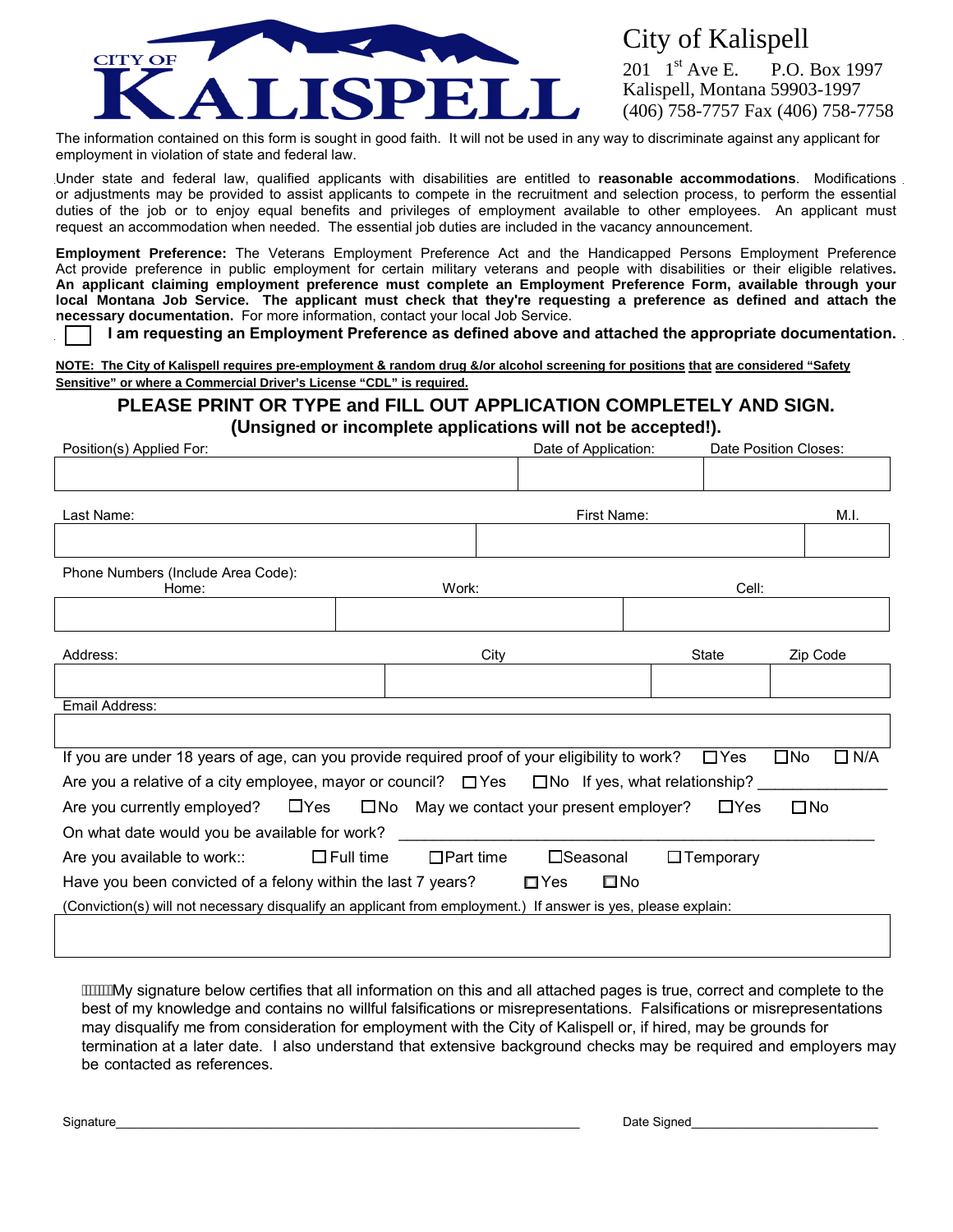**EDUCATION:** You may respond to this section on a separate sheet of paper if all relevant blocks are completed and the same format is followed. On each sheet, write your name and job title for which you are applying.

| High School Name & Address:                  |                            |                   |                                         |                   |             |
|----------------------------------------------|----------------------------|-------------------|-----------------------------------------|-------------------|-------------|
|                                              |                            |                   |                                         |                   |             |
| Received Diploma or Equivalency Certificate? | $\square$ No<br>$\Box$ Yes |                   | If "No", enter highest grade completed: |                   |             |
| College or University Name & Location        | Dates<br>Attended          | Credits<br>Earned | Received<br>(BA, MA, ETC.)              | Date of<br>Degree | Major Field |
|                                              |                            |                   |                                         |                   |             |
|                                              |                            |                   |                                         |                   |             |
|                                              |                            |                   |                                         |                   |             |
|                                              |                            |                   |                                         |                   |             |
|                                              |                            |                   |                                         |                   |             |

| Other Schools or Training Courses<br>(Which help you qualify) Name & Location | Dates<br>Attended | Did you<br>complete? | Title Description of Course | <b>Total Hours</b> |
|-------------------------------------------------------------------------------|-------------------|----------------------|-----------------------------|--------------------|
|                                                                               |                   |                      |                             |                    |
|                                                                               |                   |                      |                             |                    |
|                                                                               |                   |                      |                             |                    |

**PROFESSIONAL LICENSES, REGISTRATION & CERTIFICATIONS :**( Engineering, Medical, CPA, ICBO, ICC, CDL, etc.)<br>Licensing Agency Name & Location Type of License Endorsement / Restriction (If Applicable) Date Licensed Date Expir Endorsement / Restriction (If Applicable)

**SPECIAL SKILLS:** List those skills that you possess which may help in the job you're applying for. (Typing, Computer Software Programs, Mechanical, etc.)

**EQUIPMENT:** List those types of equipment you can operate and specify name or model you have used that may help in the job you're applying. (e.g., computers, copy machines, forklift, chainsaw, dump truck, grader, etc.).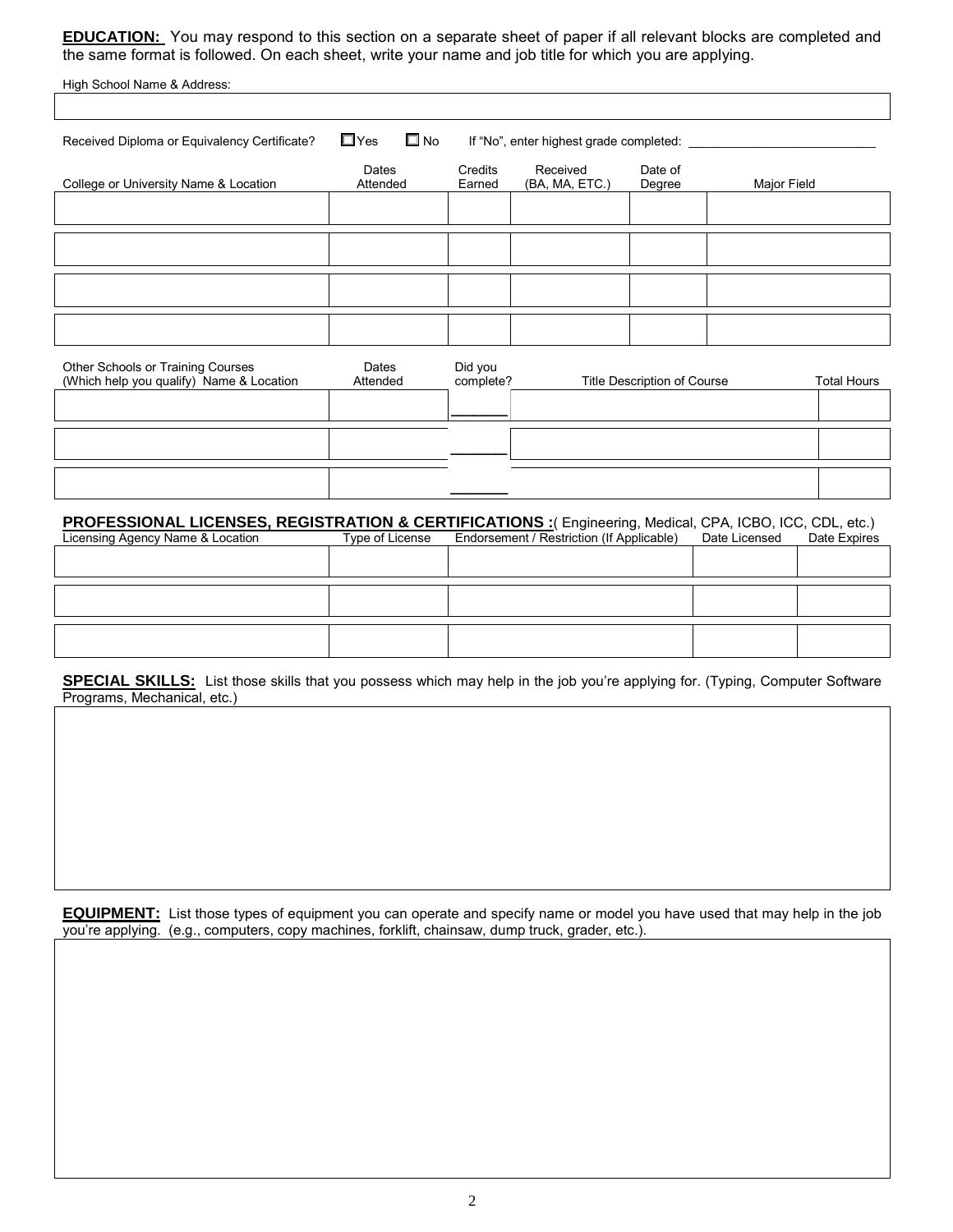**EXPERIENCE:** Begin with your present or most recent job and if applicable; **list your work experience for the last fifteen (15) years along with last salary** with emphasis on experience that is relevant to the position for which you are applying. Include military service and any volunteer work experience that would help you qualify. List each promotion as a separate position. You may respond to this section on a separate sheet of paper if all questions in the blocks are answered and the same format is followed. On each sheet write your name and job title for which you are applying.

#### **Notice to applicants: Information that you provide on this application is subject to verification and extensive background checks may be undertaken. Previous employers may be contacted as references.**

#### **Do you want to be informed before we contact your present employer?**  $\Box$  Yes  $\Box$  No

Name & complete address of employer:

| Job Title:               |                         | Type of Business:                          |                                 |
|--------------------------|-------------------------|--------------------------------------------|---------------------------------|
|                          |                         |                                            |                                 |
| Immediate Supervisor(s): |                         |                                            | Dates of Employment (From - To) |
|                          |                         |                                            |                                 |
| Phone Number:            | Average Hours Per Week: | Total Time Employed (Note Years / Months): | Full or Part Time               |
|                          |                         |                                            |                                 |

Describe your duties in detail (knowledge, skills, abilities, employees supervised, and accomplishments).

| Reason for leaving: | Last salary or hourly wage rate: |
|---------------------|----------------------------------|
|                     |                                  |
|                     |                                  |

Name & complete address of employer:

| Job Title:               |                         | Type of Business:                          |                                 |
|--------------------------|-------------------------|--------------------------------------------|---------------------------------|
|                          |                         |                                            |                                 |
| Immediate Supervisor(s): |                         |                                            | Dates of Employment (From - To) |
|                          |                         |                                            |                                 |
| Phone Number:            | Average Hours Per Week: | Total Time Employed (Note Years / Months): | Full or Part Time               |
|                          |                         |                                            |                                 |

Describe your duties in detail (knowledge, skills, abilities, employees supervised, and accomplishments).

Reason for leaving: Last salary or hourly wage rate: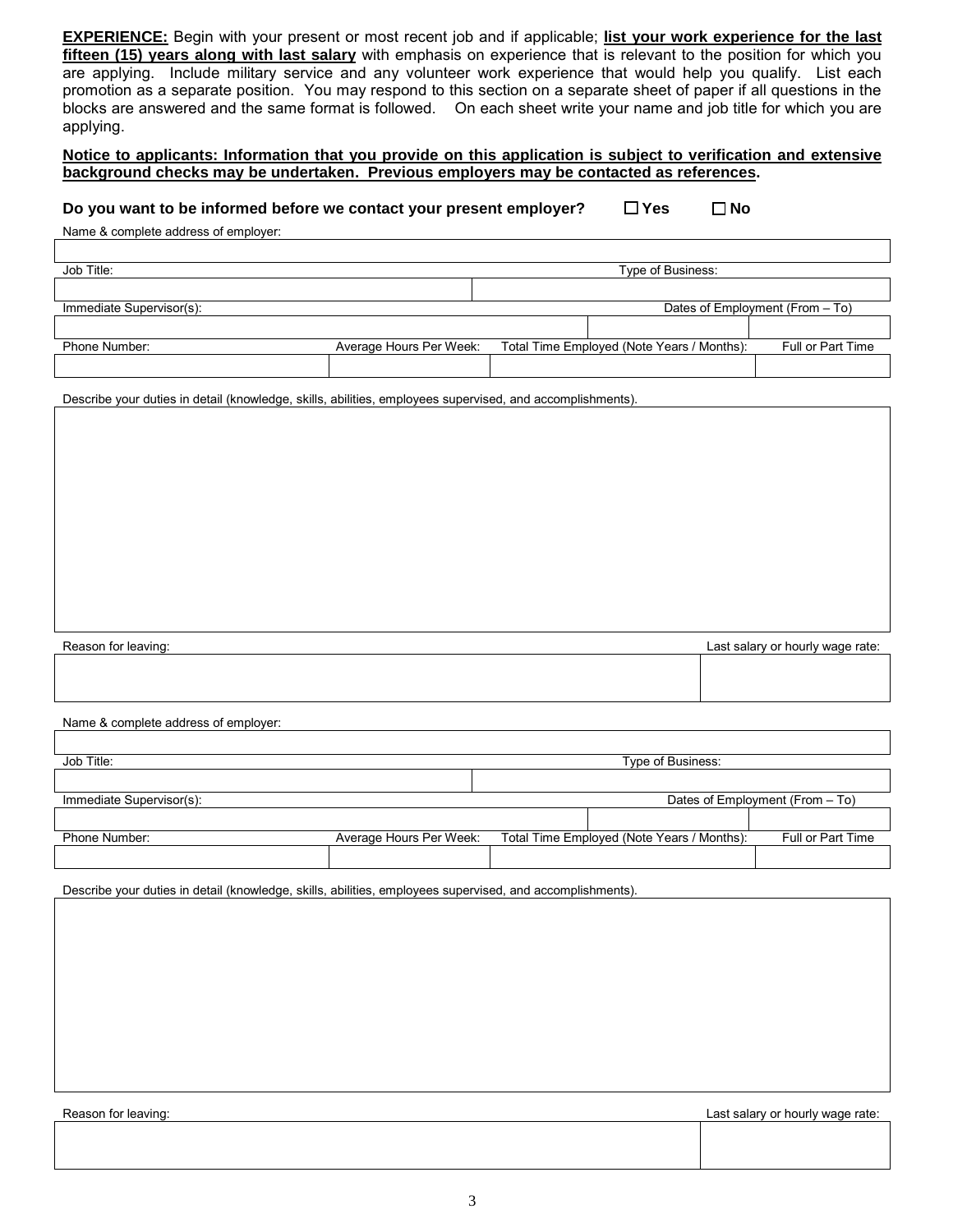| Name & complete address of employer:                                                                      |                         |                                            |                                 |
|-----------------------------------------------------------------------------------------------------------|-------------------------|--------------------------------------------|---------------------------------|
|                                                                                                           |                         |                                            |                                 |
| Job Title:                                                                                                |                         | Type of Business:                          |                                 |
|                                                                                                           |                         |                                            |                                 |
| Immediate Supervisor(s):                                                                                  |                         |                                            | Dates of Employment (From - To) |
|                                                                                                           |                         |                                            |                                 |
| Phone Number:                                                                                             | Average Hours Per Week: | Total Time Employed (Note Years / Months): | Full or Part Time               |
|                                                                                                           |                         |                                            |                                 |
| Describe your duties in detail (knowledge, skills, abilities, employees supervised, and accomplishments). |                         |                                            |                                 |
|                                                                                                           |                         |                                            |                                 |
|                                                                                                           |                         |                                            |                                 |
|                                                                                                           |                         |                                            |                                 |
|                                                                                                           |                         |                                            |                                 |
|                                                                                                           |                         |                                            |                                 |
|                                                                                                           |                         |                                            |                                 |

| Reason for leaving: | Last salary or hourly wage rate: |
|---------------------|----------------------------------|
|                     |                                  |
|                     |                                  |

### **PERSONAL & PROFESSIONAL REFERENCES:**

|                                                                                                                                                                                                                                                                                      |                                   |                                                                                                                                                                                                                                |        | Relationship            |  |
|--------------------------------------------------------------------------------------------------------------------------------------------------------------------------------------------------------------------------------------------------------------------------------------|-----------------------------------|--------------------------------------------------------------------------------------------------------------------------------------------------------------------------------------------------------------------------------|--------|-------------------------|--|
| Name:                                                                                                                                                                                                                                                                                | Address (City, State, Zip):       |                                                                                                                                                                                                                                | Phone: | Personal   Professional |  |
|                                                                                                                                                                                                                                                                                      |                                   |                                                                                                                                                                                                                                |        |                         |  |
|                                                                                                                                                                                                                                                                                      |                                   |                                                                                                                                                                                                                                |        |                         |  |
|                                                                                                                                                                                                                                                                                      |                                   |                                                                                                                                                                                                                                |        |                         |  |
|                                                                                                                                                                                                                                                                                      |                                   |                                                                                                                                                                                                                                |        |                         |  |
|                                                                                                                                                                                                                                                                                      |                                   |                                                                                                                                                                                                                                |        |                         |  |
|                                                                                                                                                                                                                                                                                      |                                   |                                                                                                                                                                                                                                |        |                         |  |
|                                                                                                                                                                                                                                                                                      |                                   |                                                                                                                                                                                                                                |        |                         |  |
|                                                                                                                                                                                                                                                                                      |                                   |                                                                                                                                                                                                                                |        |                         |  |
|                                                                                                                                                                                                                                                                                      |                                   |                                                                                                                                                                                                                                |        |                         |  |
|                                                                                                                                                                                                                                                                                      |                                   |                                                                                                                                                                                                                                |        |                         |  |
|                                                                                                                                                                                                                                                                                      |                                   |                                                                                                                                                                                                                                |        |                         |  |
| Have you ever worked for or applied for a position with the City of Kalispell?<br>If yes, please explain and give dates and position(s) applied or worked:<br>If applying for a specific position, how did you hear about it? City Website/Internet   Local newspaper<br>Job Service | $In-person: \Box$ Friend/Relative | Other: The Company of the Company of the Company of the Company of the Company of the Company of the Company of the Company of the Company of the Company of the Company of the Company of the Company of the Company of the C | Yes    | No                      |  |
| NOTE:<br>FOR INTERVIEWS WILL BE NOTIFIED.                                                                                                                                                                                                                                            |                                   | NORMALLY, DUE TO HIGH VOLUMES OF APPLICATIONS, ONLY THOSE CANDIDATES SELECTED                                                                                                                                                  |        |                         |  |
| Mail, hand deliver, fax or email completed application to:<br>Revised 10/24/2013                                                                                                                                                                                                     |                                   | <b>City of Kalispell</b><br>Attn: Human Resource Director<br>201 1st Avenue East<br><b>PO Box 1997</b><br>Kalispell, MT 59903-1997<br>Fax (406) 758-7758<br>Email: personnel@kalispell.com                                     |        |                         |  |